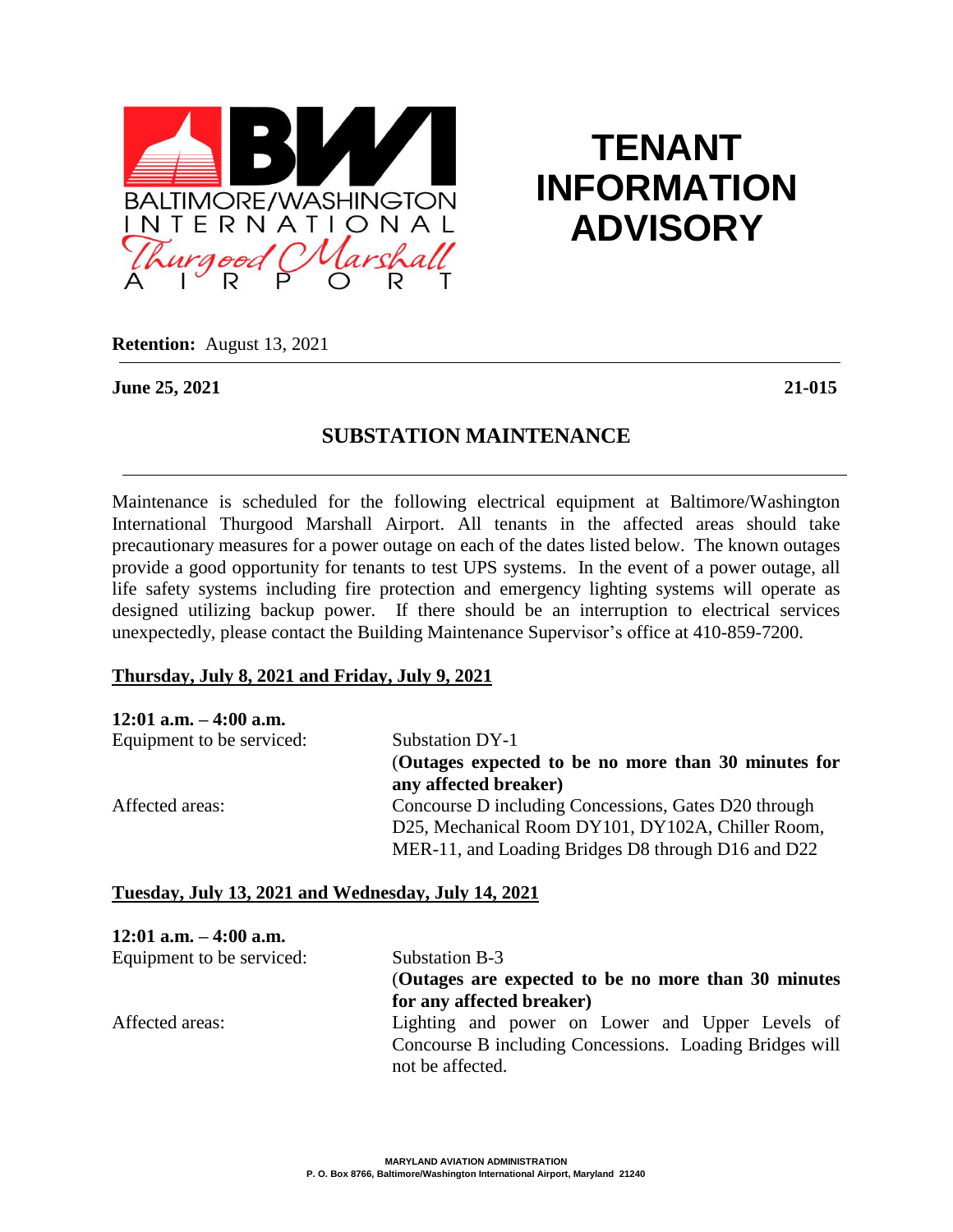## **Thursday, July 15, 2021**

#### **8:00 a.m. – 12:00 p.m.**

| Equipment to be serviced: | <b>Substation ARFF</b>                               |
|---------------------------|------------------------------------------------------|
|                           | (Outages are expected to be no more than 30 minutes) |
|                           | for any affected breaker)                            |
| Affected areas:           | <b>BWI Marshall Fire and Rescue Department</b>       |

## **Tuesday, July 20, 2021 and Wednesday, July 21, 2021**

# **12:01 a.m. – 4:00 a.m.**

| Equipment to be serviced: | <b>Substation PG-1</b>                                     |
|---------------------------|------------------------------------------------------------|
|                           | (Outages are expected to be no more than 30 minutes)       |
|                           | for any affected breaker)                                  |
| Affected areas:           | Parking Administration Building toll booths and all levels |
|                           | of Hourly Garage, including employee parking area and sky  |
|                           | bridges                                                    |

## **Thursday, July 22, 2021 and Friday, July 23, 2021**

#### **12:01 a.m. – 4:00 a.m.**

| Equipment to be serviced: | Substation DY-2                                                                                                                    |  |
|---------------------------|------------------------------------------------------------------------------------------------------------------------------------|--|
|                           | (Outages expected to be no more than 30 minutes for                                                                                |  |
|                           | any affected breaker)                                                                                                              |  |
| Affected areas:           | Concourse D Lower and Upper Levels including Gates<br>D <sub>26</sub> , D <sub>27</sub> , D <sub>29</sub> , and Commuter Concourse |  |

#### **Tuesday, July 27, 2021 and Wednesday, July 28, 2021**

| $12:01$ a.m. $-4:00$ a.m. |                                                                |
|---------------------------|----------------------------------------------------------------|
| Equipment to be serviced: | Substation E-1                                                 |
|                           | (Outages are expected to be no more than 30 minutes)           |
|                           | for any affected breaker)                                      |
| Affected areas:           | Concourse E Lower and Upper Levels, Gate E2, North             |
|                           | Terminal Extension Lower and Upper Levels including            |
|                           | Concessions, Ticket Counters, Customs and Border               |
|                           | Protection, Mechanical Rooms, and Bag Belts 13/14<br>(arrival) |

#### **Tuesday, July 27, 2021**

| $2:00$ a.m. $-2:45$ a.m.  |                                                     |
|---------------------------|-----------------------------------------------------|
| Equipment to be serviced: | E-1 North side SB2 TSA Breaker Only                 |
|                           | (Outages expected to be no more than 30 minutes for |
|                           | any affected breaker)                               |
| Affected areas:           | Delta/Spirit TSA Baggage Screening Room NTE190C     |